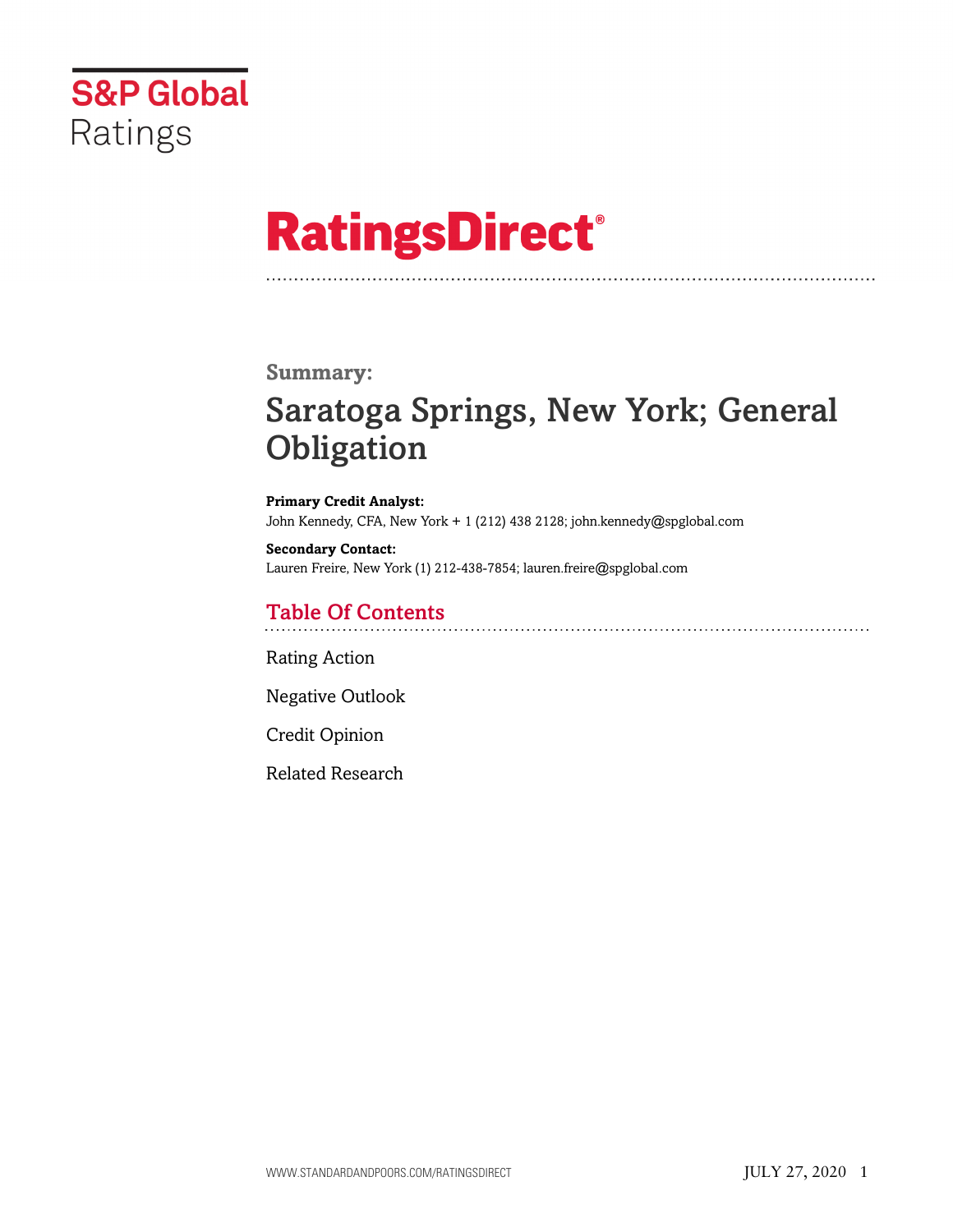## **Summary:** Saratoga Springs, New York; General Obligation

| Credit Profile                                             |              |         |
|------------------------------------------------------------|--------------|---------|
| US\$6.4 mil pub imp rfdg (serial) bnds 2020 due 08/05/2039 |              |         |
| Long Term Rating                                           | AA+/Negative | New     |
| Saratoga Springs GO                                        |              |         |
| Long Term Rating                                           | AA+/Negative | Current |

## <span id="page-1-0"></span>Rating Action

S&P Global Ratings has assigned its 'AA+' long-term rating to Saratoga Springs, N.Y.'s \$6.4 million general obligation (GO) series 2020 public improvement refunding bonds. The outlook is negative.

Saratoga Springs' faith-and-credit pledge secures the bonds. Proceeds will be used to retire the city's series 2011 and 2012 public improvement bonds.

## Credit overview

Historically, the city of Saratoga has maintained balanced operations and very strong budgetary flexibility and liquidity, supported by its robust local economy centered on tourism and local attractions. To counterbalance its dependence on economically sensitive revenue, Saratoga maintains high levels of reserves to mitigate fluctuation in these revenue sources. However, in light of the current recession, exacerbated by the COVID-19 pandemic, which has led to a sudden stop in New York State's economy because of required stay-at-home orders, the city's tourism-dependent budget is under significant stress. (For more information on S&P Global Economics' latest economic forecast, see the article "The U.S. Faces A Longer And Slower Climb From The Bottom," published June 25, 2020 on RatingsDirect.) Officials estimated that the loss in Saratoga's sensitive revenues is between \$14 million and \$16 million for the current year. Although the city is modifying and reducing expenses, we expect the loss in revenue will outpace expenditure reductions.

The negative outlook reflects the city's dependence on economically sensitive revenue sources, including sales and hotel/motel taxes, which are experiencing a steep decline given the national recession. We believe the drop in revenue could pressure the city's finances, and, in turn, affect overall credit quality.

The rating also reflects our view of the city's:

- Very strong economy, with access to a broad and diverse metropolitan statistical area (MSA);
- Strong management, with good financial policies and practices under our Financial Management Assessment (FMA) methodology;
- Adequate budgetary performance, with operating results that we expect could deteriorate as a result of the current pandemic, and the city closing with operating surpluses in the general fund and at the total governmental fund level;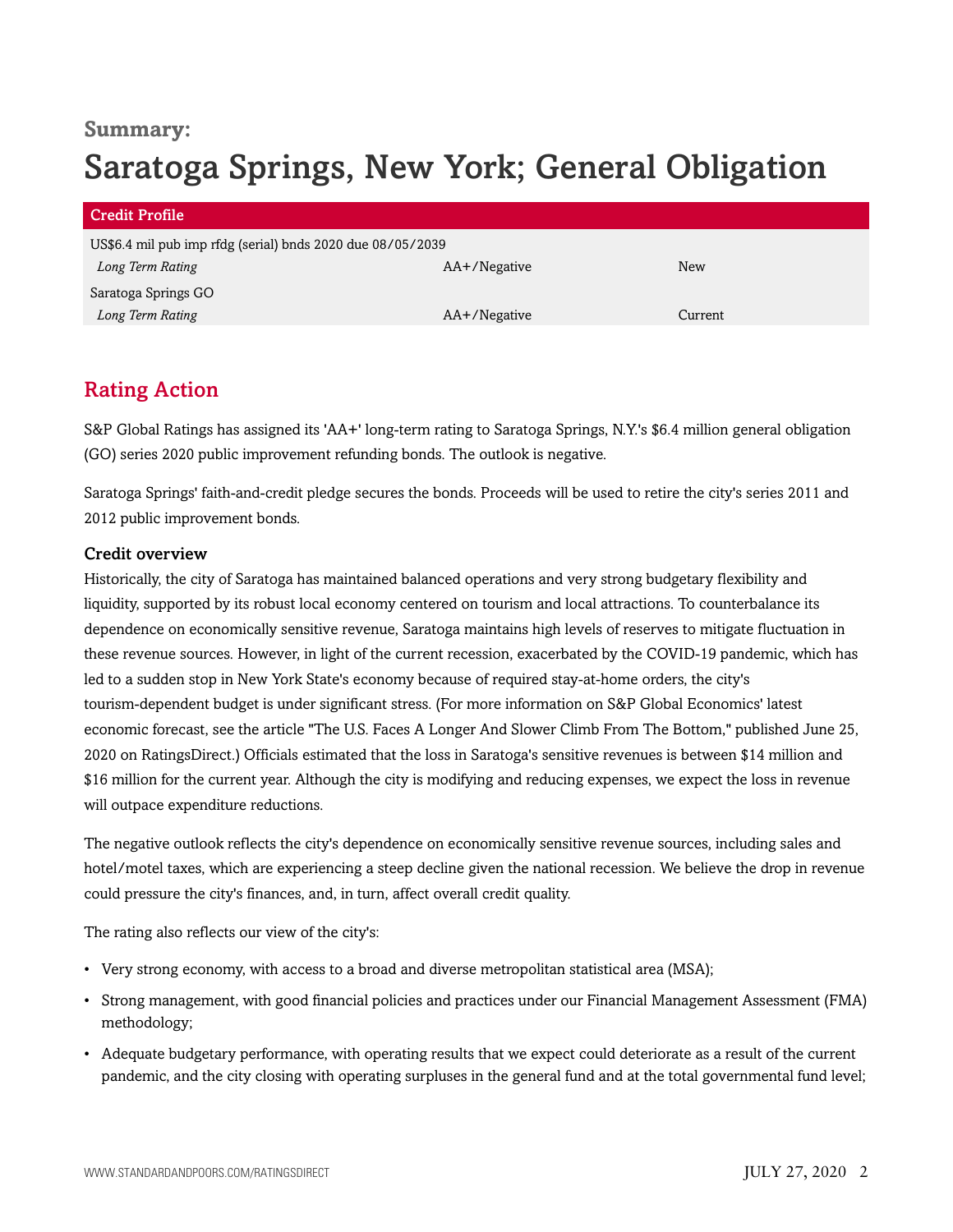- Very strong budgetary flexibility, with an available fund balance in fiscal 2018 of 32% of operating expenditures;
- Very strong liquidity, with total government available cash at 28.5% of total governmental fund expenditures and 3.8x governmental debt service, and access to external liquidity we consider strong;
- Very weak debt and contingent liability profile, with debt service carrying charges at 7.5% of expenditures and net direct debt that is 122.8% of total governmental fund revenue, and a large pension and other postemployment benefit (OPEB) obligation and the lack of a plan to sufficiently address it, but low overall net debt at less than 3% of market value; and
- Strong institutional framework score.

### Environmental, social, and governance factors

The rating incorporates our view regarding the health and safety risks posed by the COVID-19 pandemic, which has weakened the city's revenue base. Absent the implications of COVID-19, we consider the city's social risks in line with those of the sector. We analyzed Saratoga Springs' environmental and governance risks relative to its economy, management, financial measures, and debt and liability profile, and determined that all are in line with our view of the sector standard.

## <span id="page-2-0"></span>Negative Outlook

#### Downside scenario

Our outlook incorporates the likelihood that a national economic recession and resulting revenue challenges will have a negative effect on performance and reserves, but we could lower the rating if negative net operations cause the city's available general fund balance to substantially decline.

#### Return to stable scenario

If the city is able to limit fund balance drawdowns and maintain balanced operations, we could revise our outlook to stable.

## <span id="page-2-1"></span>Credit Opinion

#### Very strong economy

We consider Saratoga Springs' economy very strong. The city, with a population of 26,584, is in Saratoga County in the Albany-Schenectady-Troy MSA, which we consider to be broad and diverse. It has a projected per capita effective buying income of 151% of the national level and per capita market value of \$196,167. Overall, market value grew by 10.9% over the past year, to \$5.2 billion in 2020. Furthermore, despite a historically low county unemployment rate of 3.5% in 2018, rapidly evolving economic conditions because of the pandemic have already affected the labor market (see "U.S. Jobs Market Buckles Under The Coronavirus Pandemic," published April 2, 2020). Given the county's historical exposure to increased unemployment during the Great Recession, which approached 7.0%, we will monitor the long-term effects of the current downturn on the labor market and the economy overall.

A large portion of Saratoga's economic activity involves tourism and education, with attractions including Saratoga Race Course, Saratoga Casino & Raceway, and Saratoga Performing Arts Center (SPAC). These attractions are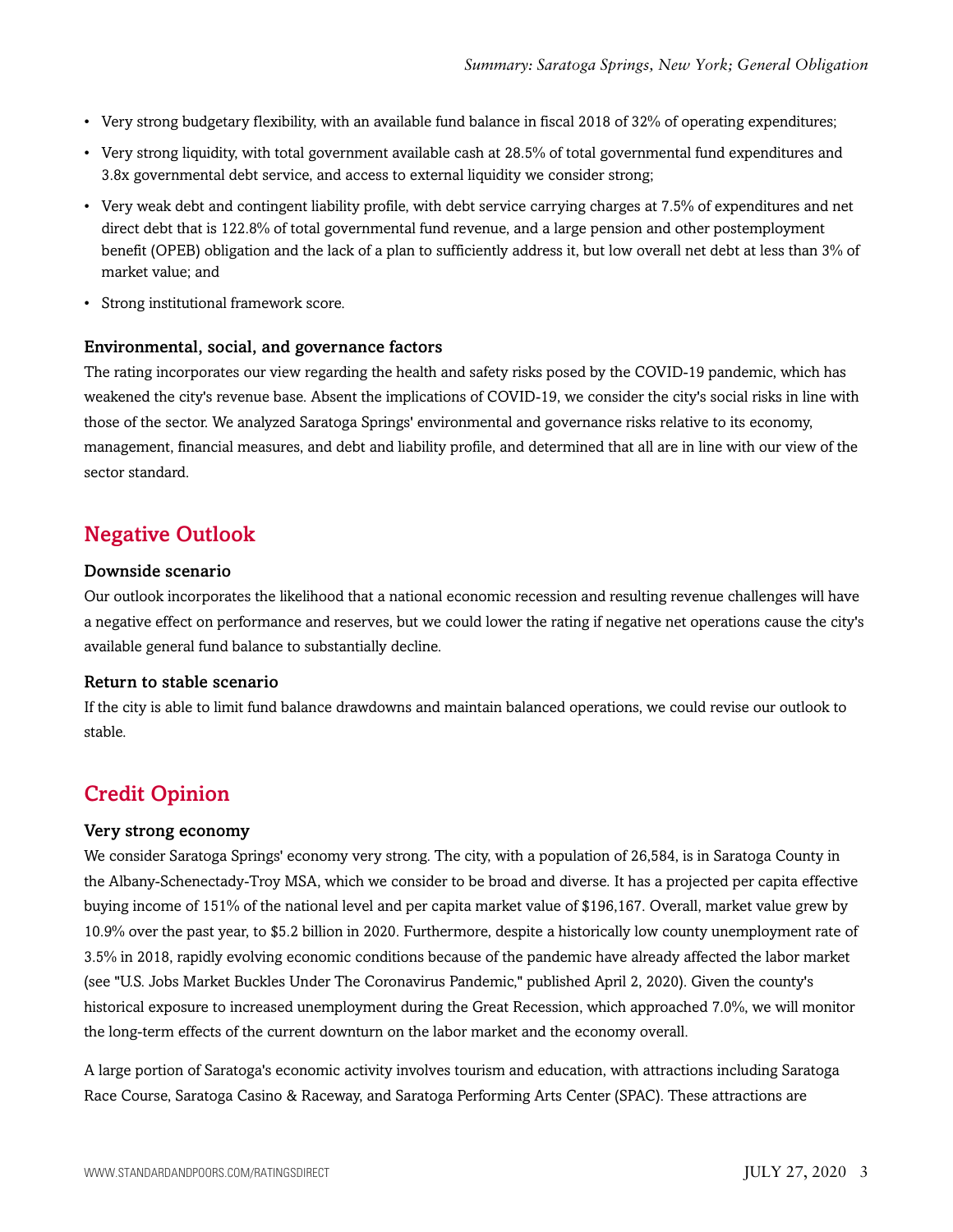vulnerable to the effects of social distancing and other decisions made to protect the health and safety of the community from COVID-19 spread. (For more information, see "The COVID-19 Outbreak Weakens U.S. State and Local Government Credit Conditions," published April 2, 2020). The Saratoga Race Course opened on July 16 but remains closed to spectators. While parts of the Saratoga Casino & Raceway complex opened, the casino itself remains closed. SPAC events remain mostly canceled until August and September. However, downtown stores and restaurants recently reopened with reduced capacity, and officials report optimism from storeowners, who cite strong sales.

Leading city employers include:

- Saratoga Hospital (2,100 employees),
- Skidmore College (1,120),
- Saratoga Springs City School District (1,010),
- Quad Graphics (850), and
- Wesley Health Care (680).

#### Strong management

We view the city's management as strong, with good financial policies and practices under our FMA methodology, indicating financial practices exist in most areas, but that governance officials might not formalize or monitor all of them on a regular basis.

The city implemented and formalized reserve and liquidity and debt-management policies in fiscal 2011. Management revised its reserve policy in fiscal 2015 to require the maintenance of unassigned general fund balance at 10%-25% of the budget. With city council approval, management can use amounts exceeding 25% to fund one-time expenses. If the balance decreases to less than 10%, management will prepare and submit a plan to the council to restore the fund balance to the minimum target by either the next budget year or another appropriate period. The city's debt policy adheres to state statutes and contains qualitative stipulations for structuring, issuing, and managing debt.

Management's revenue and expenditure assumptions are conservative. It uses three-to-five years of historical data when developing the budget and provides the council with quarterly reports on budget-to-actual results. The city's investment management policy follows state guidelines; outside of what management presents in the audit, it informally reports cash to the council at various times throughout the year. While the city lacks a formal long-term financial plan, it maintains a six-year capital improvement plan that details funding for each project.

#### Adequate budgetary performance

Saratoga Springs' budgetary performance is adequate, in our opinion. The city had operating surpluses of 2.7% of expenditures in the general fund and 3.7% across all governmental funds in fiscal 2018. Our assessment accounts for the fact that we expect budgetary results will deteriorate as a result of the pandemic and its effect on the city's revenues.

The fiscal 2019 budget totaled \$47.1 million with an appropriated fund balance of \$1.7 million, as well as \$300,000 in appropriated reserves. The increased budget relates to increased public safety costs. Unaudited year-end results for 2019 show an anticipated use of reserves of \$856,000, significantly below the \$2 million in appropriated reserves.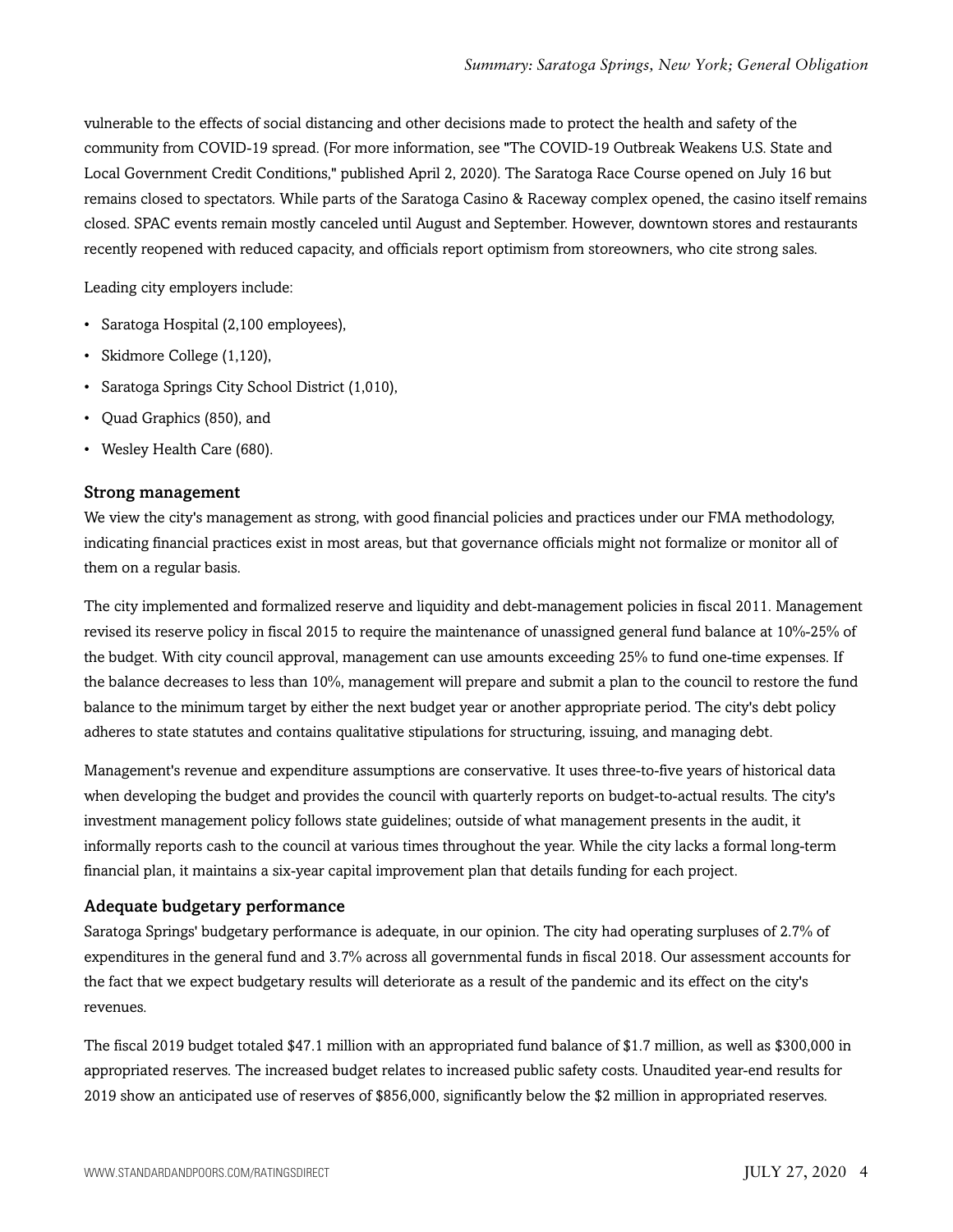Management reports expenditures trended as expected; however, the city was made aware of a change in revenue related to racetrack revenue in December, with an unanticipated decline of approximately \$400,000.

The originally adopted fiscal 2020 budget totaled \$48.7 million and was balanced without the use of fund balance. The city has since revised its budget downward to \$47.3 million. Currently, it is anticipating a decline in its economically sensitive revenue, such as sales and motel/hotel taxes. Management projections from May called for a \$14-16 million decline in total Saratoga Springs' revenues, around one-third of the city's 2020 \$48.5 million budget. Budget-to-actuals and subsequent revised projections for July are considerably more benign, although they still project revenues underperforming their historical trends and the budget. Outside of the projected declines, year to date, the city also experienced a decline in certain collections, as some entities delayed paying their share of sales and motel/hotel taxes. Mortgage tax, parking revenue, and ambulance revenue performed well compared with the budgeted amounts. Property taxes generated 38.2% of general fund revenue in fiscal 2018, followed by nonproperty tax revenue, such as sales and hotel taxes at 32.5% and state aid at 9.6%.

To combat the expected loss in revenue, departments have been asked to reduce their budgets by 10%. The city also enacted 90-day worker furloughs, which management estimated could save the city \$2 million-\$3 million. Saratoga Springs reduced bond-funded capital expenses, and expenses still remain below budgeted levels. However, it appears unlikely that the city's main summer attractions, such as SPAC or the Saratoga Race Track, will be fully open and operational during peak summer tourism, which could lead to sustained revenue pressure for the second half of the year. Our expectation is the city's financial profile will decline over the short term and remain pressured throughout the current recessionary period.

## Very strong budgetary flexibility

Saratoga Springs' budgetary flexibility is very strong, in our view, with an available fund balance in fiscal 2018 of 32% of operating expenditures, or \$14.4 million.

While the city added to reserves to 2018, current expectations are for a slight draw in reserves in 2019. However, despite the draw, the city entered 2020 with very strong available reserves. We expect these reserves will help stabilize operations. However, we also expect the city will use reserves, but the extent of this use is currently unknown. We expect it will maintain reserves at least within its policy limits.

#### Very strong liquidity

In our opinion, Saratoga Springs' liquidity is very strong, with total government available cash at 28.5% of total governmental fund expenditures and 3.8x governmental debt service in 2018.

In our view, Saratoga Springs has strong access to external liquidity, if necessary, demonstrated by its access to the capital markets for GO bonds during the past 20 years. It does not invest aggressively because all its holdings are in cash. Additionally, it does not have any exposure to nonremote contingent-liability risks. The city has consistently had very strong liquidity, and we do not expect these ratios to change. We note that it issued a \$6.3 million tax anticipation note in conjunction with the current issue, which will mature in June 2021.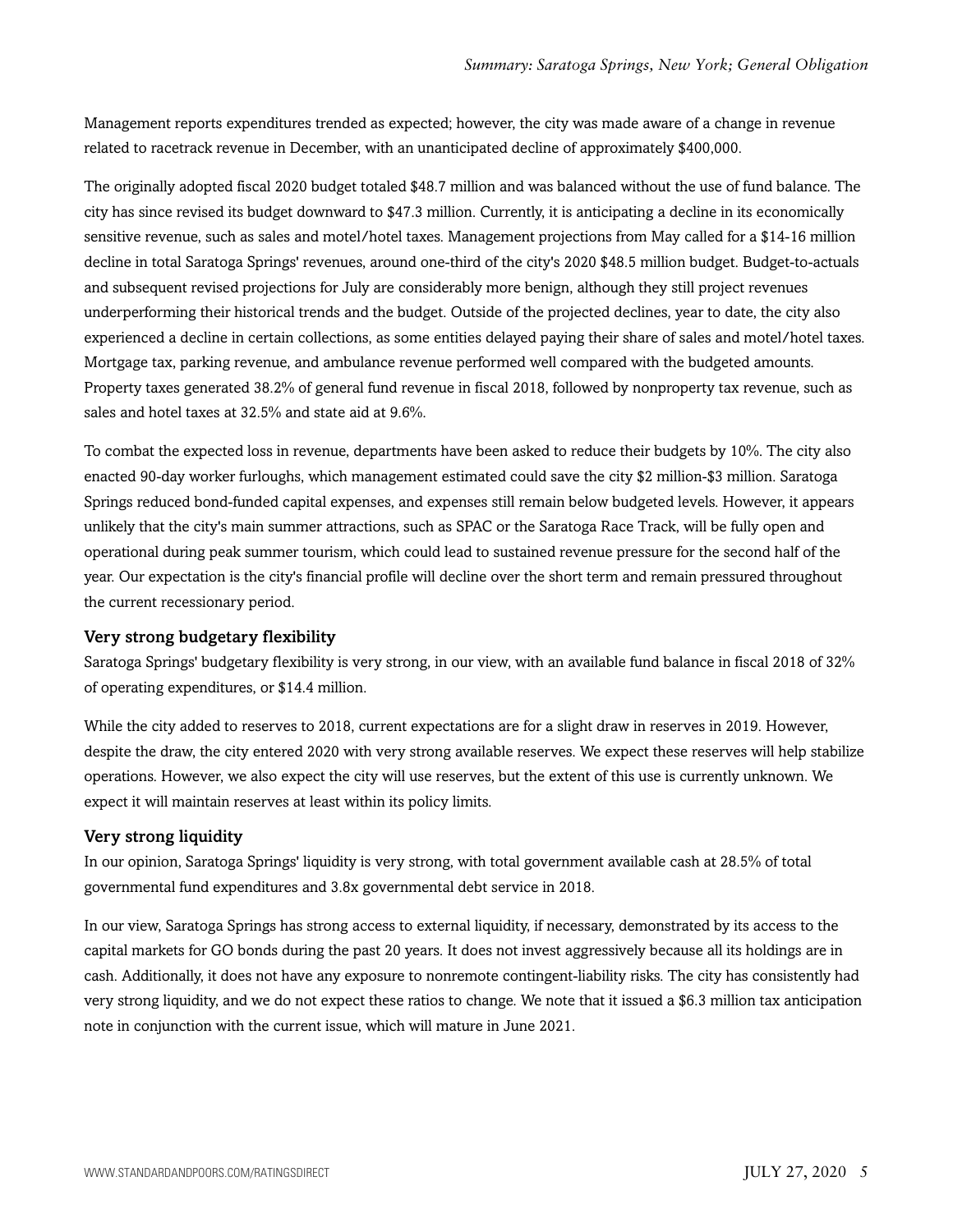## Very weak debt and contingent liability profile

In our view, Saratoga Springs' debt and contingent liability profile is very weak. Total governmental fund debt service is 7.5% of total governmental fund expenditures and net direct debt is 122.8% of total governmental fund revenue. Overall net debt is low, at 1.5% of market value, which is, in our view, a positive credit factor.

Debt amortization is below average, with 45% of principal being retired during the next 10 years. Management tentatively plans to issue new debt during the next two years for various capital projects; however, because of current economic conditions, the amount is not firm. As a result of the city's below-average amortization and high pension and OPEB carrying charges, we expect its debt and contingent liability profile will likely remain weak.

## Pensions and other postemployment benefits

- We view pension and OPEB liabilities as a credit pressure for Saratoga, since costs represent a large portion of the budget, coupled with our expectation that costs will likely increase.
- Saratoga funds OPEB liabilities on a pay-as-you-go basis, which, because of claims volatility and medical cost and demographic trends, is likely to lead to escalating costs. While the city has some legal flexibility to alter OPEBs, it cannot prefund these costs, increasing the risk of these benefits creating budgetary pressure, and altering them might not be politically attainable.
- Minimal pressure is expected from pension liabilities, as strong plan funding exists; however, the plans' aggregate cost method essentially creates an open amortization policy using a level-percent pay basis assuming a 3.8% payroll growth rate, which we generally view negatively because the plans will never reach full funding and costs will increase each year.

As of Dec. 31, 2019, the city participated in:

- The New York State and Local Employees Retirement System, 98.24% funded, with a proportional share of the net pension liability equal to \$1.4 million
- The State and Local Police and Fire Retirement System, 96% funded, with a proportional share of the net pension liability equal to \$3.4 million
- A defined-benefit health care plan that provides retiree health care until death, which is 0% funded and has an OPEB liability of about \$118.8 million.

Saratoga Springs' combined required pension and actual OPEB contributions totaled 14.3% of total governmental fund expenditures in 2018. Of that amount, 8.5% represented required contributions to pension obligations and 5.8% represented OPEB payments. The city has looked into increasing the age of OPEB recipients and limiting future benefits through labor negotiations, but we think these measures will have a limited effect on the current unfunded liability. Therefore, we expect the combined pension and OPEB carrying charge will likely remain elevated.

## Strong institutional framework

The institutional framework score for New York cities (other than the city of New York) is strong.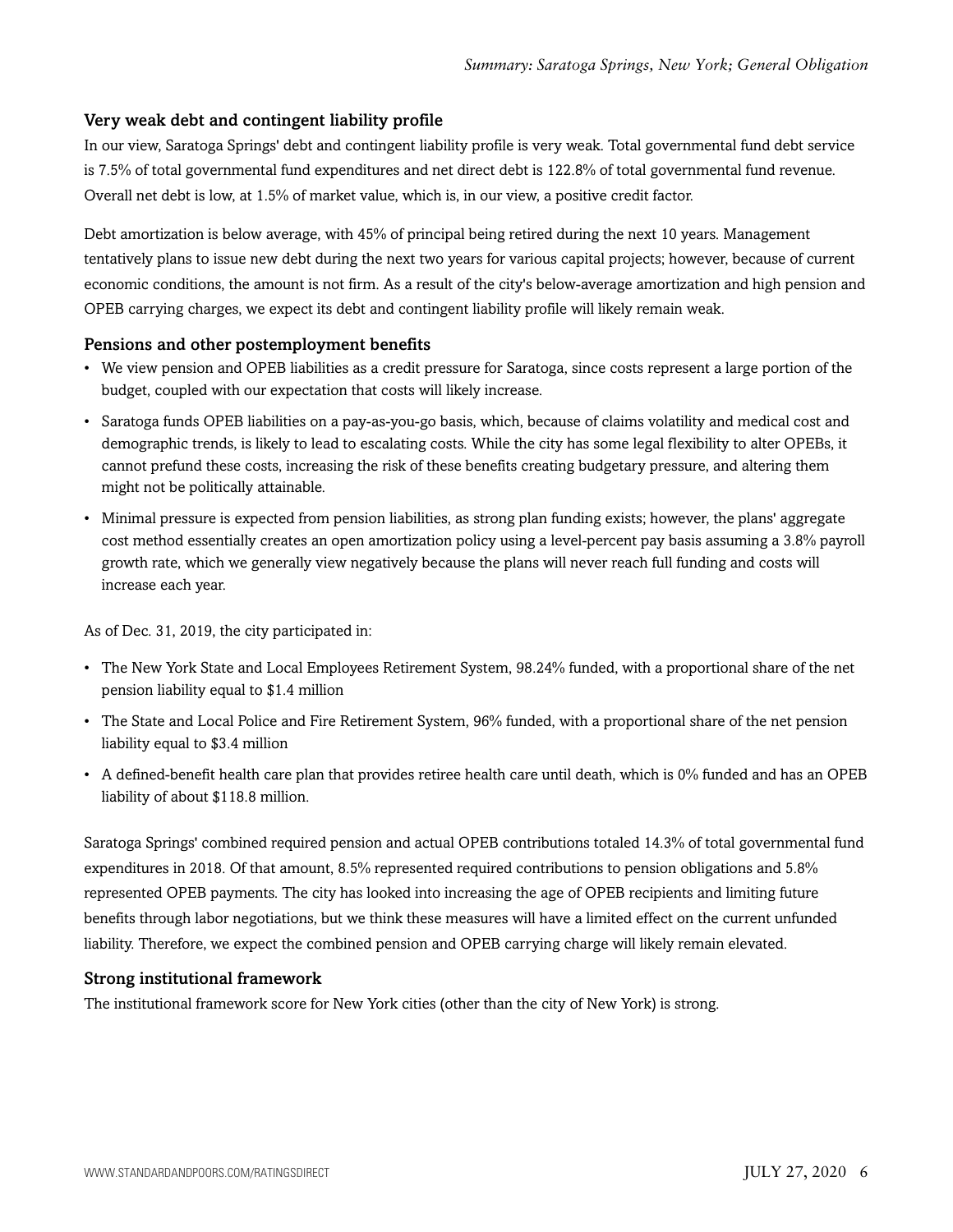## <span id="page-6-0"></span>Related Research

• Through The ESG Lens 2.0: A Deeper Dive Into U.S. Public Finance Credit Factors, April 28, 2020

Certain terms used in this report, particularly certain adjectives used to express our view on rating relevant factors, have specific meanings ascribed to them in our criteria, and should therefore be read in conjunction with such criteria. Please see Ratings Criteria at www.standardandpoors.com for further information. Complete ratings information is available to subscribers of RatingsDirect at www.capitaliq.com. All ratings affected by this rating action can be found on S&P Global Ratings' public website at www.standardandpoors.com. Use the Ratings search box located in the left column.